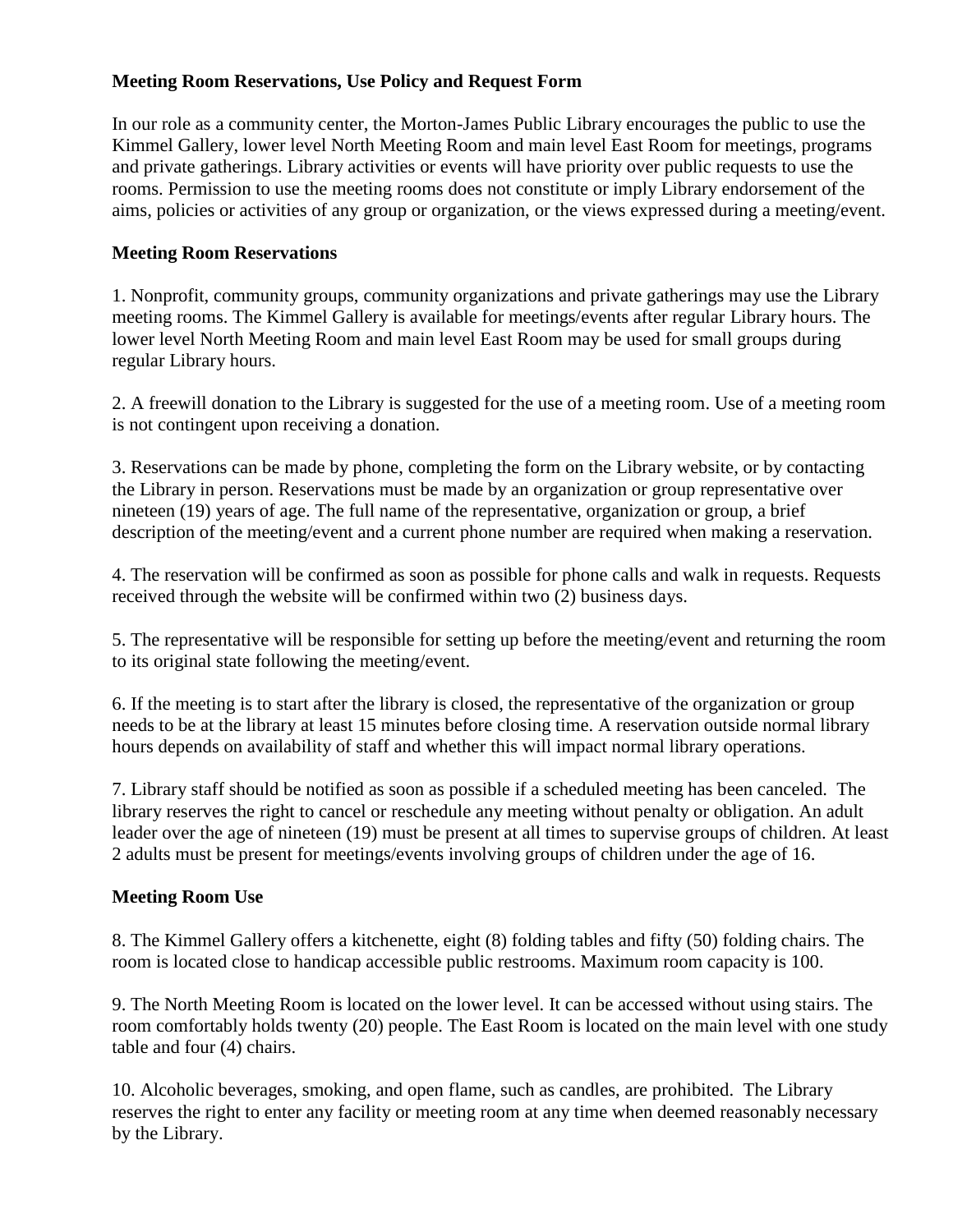11. Audiovisual equipment is available upon request at no charge, but it is strongly recommended that the representative confirm compatibility with personal devices prior to the time of the meeting.

12. No items may be sold unless for the profit of the library or for fundraising to benefit non-profit organizations in our community. Organizations claiming nonprofit status may be asked to provide a copy of their IRS Form 501(c)(3), Articles of Incorporation, or a Tax Exempt Certificate. Authors requesting to sell books will need the approval of the library director. A reasonable fee can be charged by the host to recover costs of refreshments and materials for programs.

13. Refreshments may be served. All supplies must be provided by the person or organization using the room. Please use care when selecting refreshments. Bright red drinks, open cups and running children might not be the best combination. The Library belongs to everyone in Nebraska City. Please assist with maintaining the condition of the meeting rooms.

14. User will not put any holes into or use any substance that would leave residue on doors, windows, walls, furniture or fixtures or equipment in and about the premises. In the event the room or equipment is damaged, a damage fee will be assessed and charged. Failure to pay the damage fee can result in civil action being taken by the City Attorney in county court at the discretion of the Library Board (See Code of the City of Nebraska City, Sec. 20-7, pg. 1142-1143 and Chapter 51, Section 214 of the laws of Nebraska for authority to take such action). It may also result in a ban on use of the meeting rooms for both the representative and the organization/group.

15. The Library reserves the right to require additional insurance for special events. All hosts and persons attending meetings/events using Library facilities take the premises "as is" and assume all risks of loss, damage, or injury, including death or property damage, resulting from the use of the Library facilities and services under this policy. Library "facilities" and "premises" includes not only meeting rooms but the entire building, parking lot and grounds. The Library assumes no liability whatsoever for any property placed by the host or any person attending a meeting/event in or about Library buildings or properties. All persons on Library premises because of such a meeting/event (participants, members, invitees, etc.) are under the direct and complete control of the host. As such, the host is liable for all damages resulting from a participant's use of the Library's facilities and services. Host shall reimburse the Library for all damages to its facilities or equipment resulting from the use of the same.

**THE USER SHALL, TO THE EXTENT PERMITTED BY LAW, INDEMNIFY, HOLD HARMLESS AND DEFEND THE LIBRARY, ITS BOARD, OFFICERS, AND EMPLOYEES FROM AND AGAINST ANY AND ALL LIABILITY OR FINANCIAL LOSS, COSTS OR EXPENSES (INCLUDING REASONABLE ATTORNEY'S FEES AND LEGAL COSTS) RESULTING FROM ANY SUIT, CLAIM, LOSS OR ACTION BROUGHT AGAINST THE LIBRARY, ITS BOARD, OFFICERS, AND/OR EMPLOYEES WHICH ARISES OR RESULTS DIRECTLY OR INDIRECTLY FROM THE USE OF THE LIBRARY'S FACILITIES OR SERVICES UNDER THIS AGREEMENT BY THE USER OR ITS SPONSORS, SPECTATORS, PARTICIPANTS, MEMBERS, OFFICERS, DIRECTORS OR AGENTS.**

16. It is the policy of the Library to be in full compliance with all Federal, state, and local nondiscrimination and equal opportunity laws, orders and regulations relating to race, sex, creed, religion, color, culture or ethnicity, sexual orientation, political affiliation, physical limitation, age, national origin, or status as a disabled veterans or veterans of the Vietnam era. Users must comply with all applicable requirements of the Americans with Disabilities Act (ADA) in assuring the availability of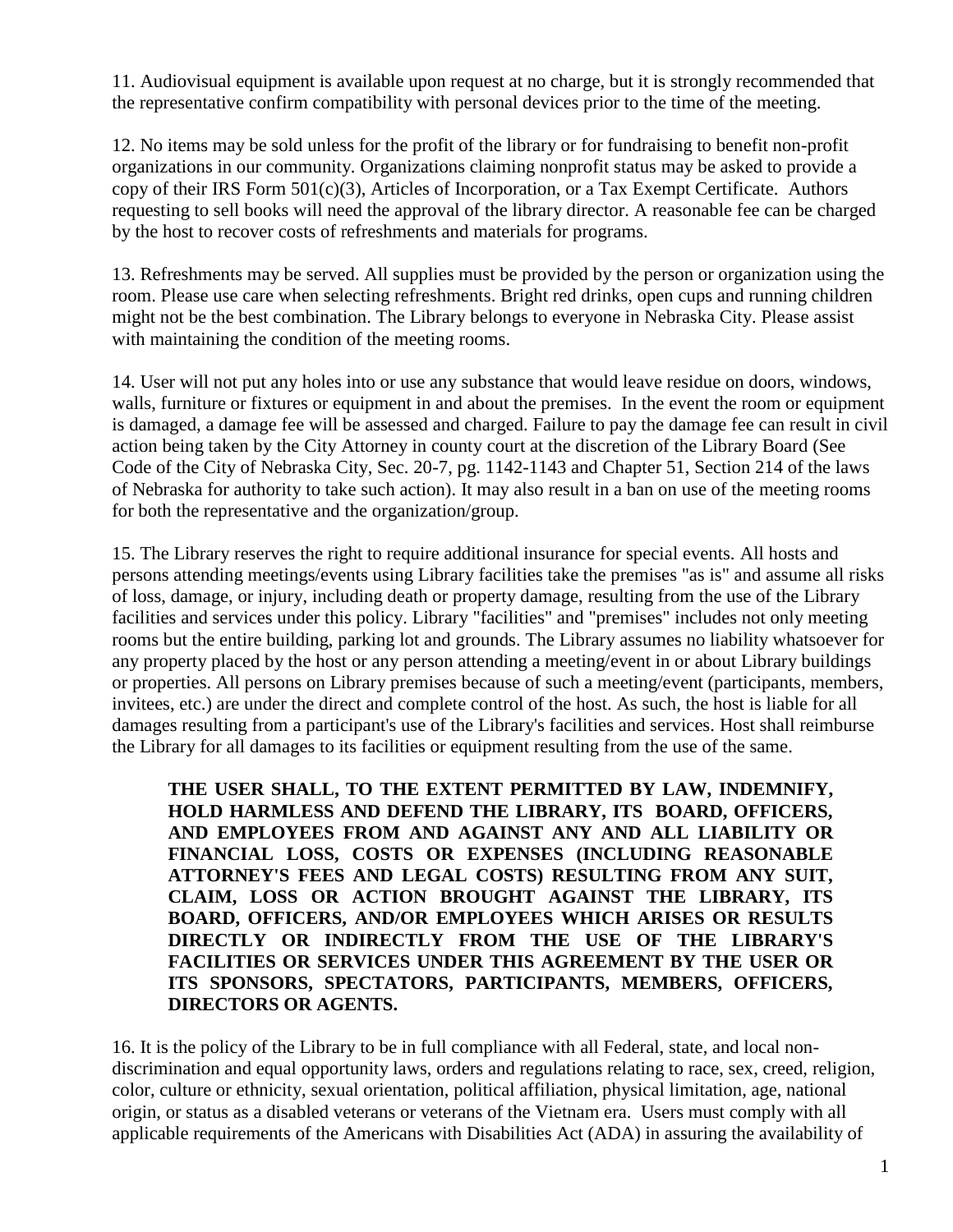auxiliary aids and services required, and agree to the extent permitted by law to indemnify, hold harmless, and defend the Library, its Board, officers and employees from and against any claims resulting from a failure to comply with ADA standards for access to programs and services.

17. Applicants may not assign or in any way transfer rights to other persons. Nothing in this agreement shall imply any sponsorship, partnership, joint venture, or other association between the Library and the host. The host shall have sole responsibility for the content and the conduct of its activities on Library property. The Library's name shall not be used to suggest co-sponsorship or endorsement of any activity without prior written approval of the Library.

18. The Library Board of the Morton-James Public Library reserves the right to amend these regulations at any time. For good cause, the Library Director may waive any meeting room regulation.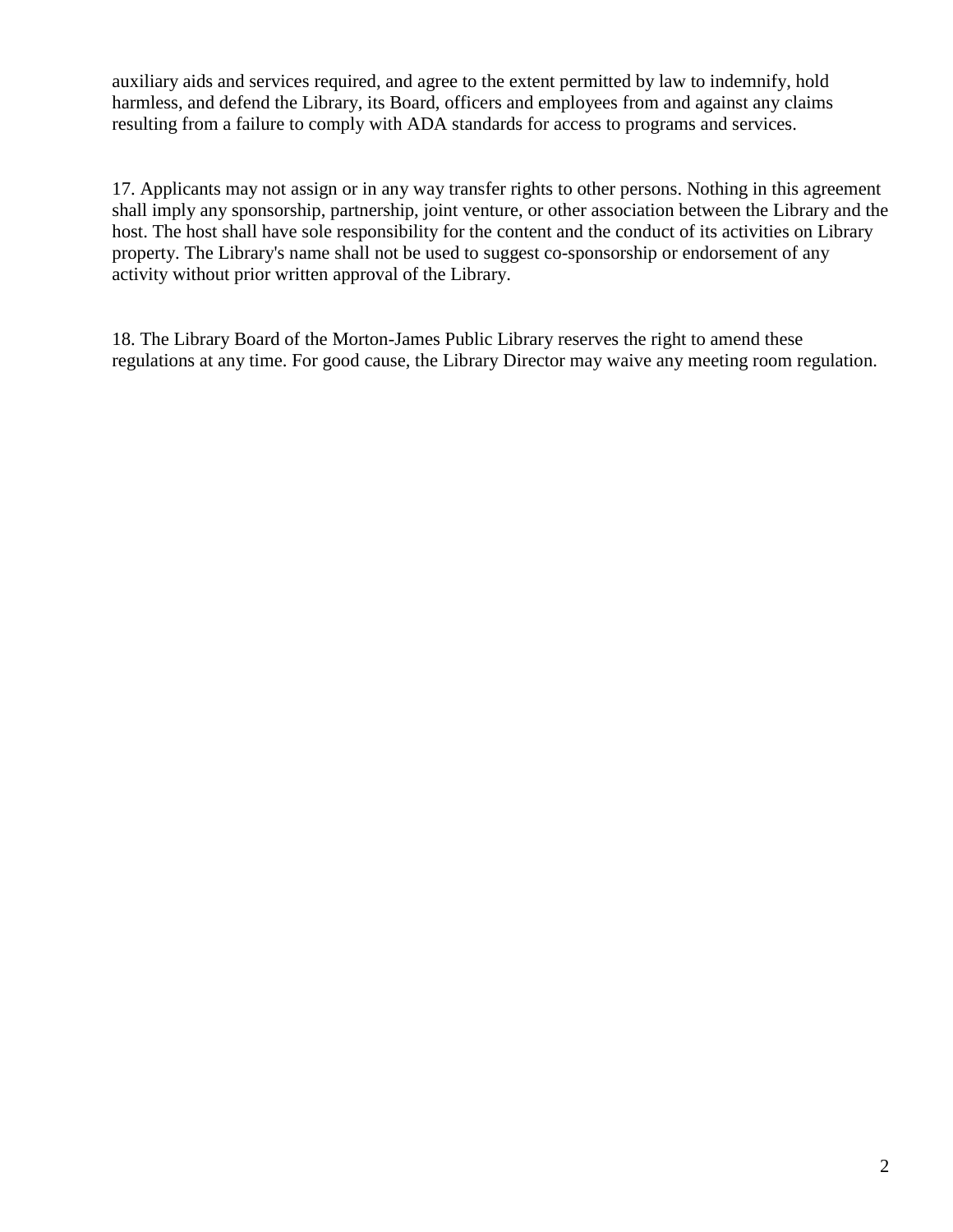## **Morton-James Public Library Meeting Room Request Form**

A freewill donation to the Library is suggested for the use of a meeting room. Use of a meeting room is not contingent upon receiving a donation.

| Email 2008 - 2008 - 2010 - 2010 - 2010 - 2010 - 2011 - 2012 - 2013 - 2014 - 2014 - 2014 - 2014 - 2014 - 2014 -                                                                                                                 |
|--------------------------------------------------------------------------------------------------------------------------------------------------------------------------------------------------------------------------------|
| Large Group - Kimmel Gallery   Small Group - North Room   Some-on-One – East Room   Small Group - North Room                                                                                                                   |
| Program/Event Date in the contract of the contract of the contract of the contract of the contract of the contract of the contract of the contract of the contract of the contract of the contract of the contract of the cont |
|                                                                                                                                                                                                                                |
| (See Policy #12): No items may be sold unless for the profit of the Library or non-profit<br>organizations                                                                                                                     |
| Open to the Public $Yes$ $\Box$ No                                                                                                                                                                                             |
| Food or drink being served $Yes$<br>No<br>(See Policy #13): Please use care when selecting refreshments.                                                                                                                       |
| <b>Technical Equipment Requested:</b>                                                                                                                                                                                          |
| $Yes$ $\Box$<br>No<br>Projector<br>Screen<br>Yes<br>No<br>Laptop<br>Yes  <br><b>No</b><br>Podium<br>Yes<br>No<br>Sound System $Yes \Box$<br>No<br><b>Kimmel Gallery Only</b><br>$\bullet$                                      |

NOTE Policy Item # 14: In the event the room or equipment is damaged, a damage fee will be assessed and charged. Failure to pay the damage fee can result in civil action being taken by the City Attorney in county court at the discretion of the Library Board (See Code of the City of Nebraska City, Sec. 20-7, pg. 1142-1143 and Chapter 51, Section 214 of the laws of Nebraska for authority to take such action). It may also result in a ban on use of the meeting rooms for both the representative and the organization/group.

 $\Box$  Yes, I have read, understand, and will adhere to the Meeting Room Reservations and Use Policy, specifically including, but not limited to, Item #15's assumption of the risk, waiver of liability,